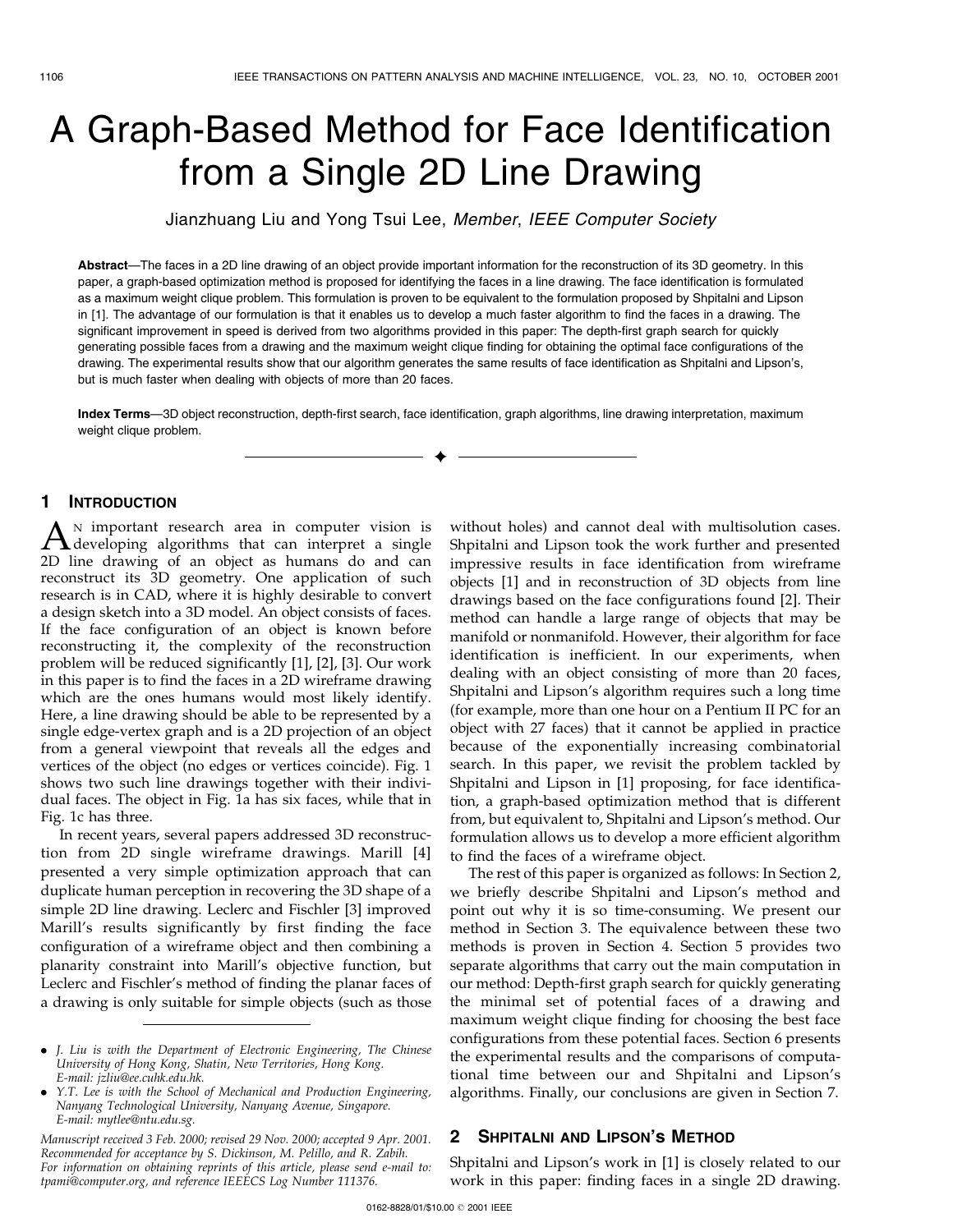

Fig. 1. (a) A drawing and (b) its six faces. (c) Another drawing and (d) its three faces.

They proposed two methods of face identification, respectively, for manifold objects of genus zero and for general objects. Their first method is simple and efficient, but only suitable for a limited type of objects. For general manifold or nonmanifold objects, face identification becomes much more difficult. Shpitalni and Lipson's main effort is in developing the second method. This method can successfully find the faces of a general object despite the inefficiency of their algorithms when dealing with objects of many faces. Here, our work is to develop a more efficient method for face identification for general objects. Below, we briefly describe some terms (also used in this paper) and Shpitalni and Lipson's method for general objects. Recall that a line drawing is represented by an edge-vertex graph.

- $d(v)$ : The degree of a vertex v denoting the number of edges meeting at v.
- $R(v)$ : The rank of a vertex v denoting the number of faces with boundaries passing through  $v$ .
- $R(e)$ : The rank of an edge e denoting the number of faces with boundaries passing through e.
- . A circuit: A closed trail (in a graph) where all its vertices except the end vertices are distinct.
- . A non-self-intersecting circuit: A circuit without edges intersecting.
- . A potential face: A non-self-intersecting circuit.
- . A minimal potential face: A potential face without a smooth (noncreased) edge (in the drawing) connecting two of its nonadjacent vertices.

Fig. 2 shows a simple drawing and all its potential faces, among which the last four are minimal potential faces. Circuit  $(1, 2, 3, 7, 6, 4, 1)$  is not a minimal potential face because there exists an edge connecting vertices 3 and 4 in the drawing. The last three circuits are real faces.

Shpitalni and Lipson's face identification method for general objects is built upon a basic theorem, the face adjacency theorem, which states that two adjacent planar faces may coexist in the same object if and only if their common edges are collinear. This theorem can be expanded to allow nonplanar, smooth faces. The expanded one states that two adjacent smooth faces may coexist in the same

object if and only if their common edges are smooth [1]. Their method can be summarized in these steps:

- 1. Find all the potential faces from a given wireframe line drawing using the circuit space method.
- 2. Obtain a smaller set of minimal potential faces from the set of the potential faces.
- 3. For  $n$  minimal potential faces, calculate the binary matrix  $B=[b_{ij}]_{n\times n}$  according to the face adjacency theorem, where  $b_{ij} = 1$  denotes that faces *i* and *j* can coexist in the same object, whereas  $b_{ij} = 0$  denotes that they cannot.
- 4. Calculate the upper bounds of the ranks (also called the maximum ranks) of all the edges and vertices from the drawing through an iterative procedure.
- 5. Use the A\* algorithm to search for the optimal solutions of this optimization problem:<sup>1</sup>

minimize: 
$$
g(x) = \sum [R^+(e) - R(e)] +
$$
  

$$
\sum [R^+(v) - R(v)] \tag{1}
$$

subject to: 
$$
R(e) \le R^+(e), \forall e
$$
 (2)

$$
R(v) \le R^+(v), \forall v \tag{3}
$$

$$
b_{ij} = 1, i \neq j, i, j \in x,
$$
 (4)

where  $x$  is a subset of the minimal potential faces,  $R(e)$  and  $R(v)$  are the respective actual edge and vertex ranks corresponding to  $x$ , and  $R^+(e)$  and  $R^+(v)$  are the respective upper bounds of edge and vertex ranks of the drawing (see Section 4.1 for how to derive  $R^+(e)$  and  $R^+(v)$ ).

6. When there is more than one solution, use image regularities [1] to select the most plausible one.

The kernel of the method is the formulation of face identification presented in (1), (2), (3), and (4). This Shpitalni and Lipson's optimization problem is called SLOP in what follows. Steps 1 and 2 generate the input of the A\* algorithm for solving SLOP and Steps 3 and 4 are used to obtain  $R^+(e)$ ,  $R^+(v)$ , and B for building SLOP. The algorithms in Steps 1 and 5 consume most of the computation time and are inefficient. The reasons for the inefficiency are given below. First, we consider the algorithm in Step 1.

A wireframe line drawing such as that shown in Fig. 3 can be represented as a connected undirected graph. Let  $G = (V, E)$  be such a graph where V and E are the sets of vertices and edges of  $G$ , respectively. Let  $T = (V, E')$  be a spanning tree of  $G$ , where  $E'$  is the edge set of  $T$ . Any edge in  $E - E'$  constructs one circuit when added to T. Such a circuit is called a fundamental circuit. All the fundamental circuits of  $G$ , with respect to  $T$ , form a basis for the circuit space of  $G$  [5]. Every spanning tree of  $G$  contains  $|V| - 1$  edges, so there are  $\mu = |E| - |V| + 1$  fundamental circuits with respect to any spanning tree of  $G$ . An efficient  $O(|V|^3)$  algorithm producing the set of fundamental circuits for  $G$  can be found in [5].

Any circuit of  $G$  can be expressed as a linear combination (called ring-sum) of the fundamental circuits. Thus, all the circuits of  $G$  can be generated using ring-sums with the

<sup>1.</sup> In [1], Shpitalni and Lipson presented the objective function in this form  $g(x) = \sum [R^+(e) - R(e)] + \sum [R^+(v) - R(v)]$ . The two absolute signs are removed in  $(1)$  because of the two constraints in  $(2)$  and  $(3)$ .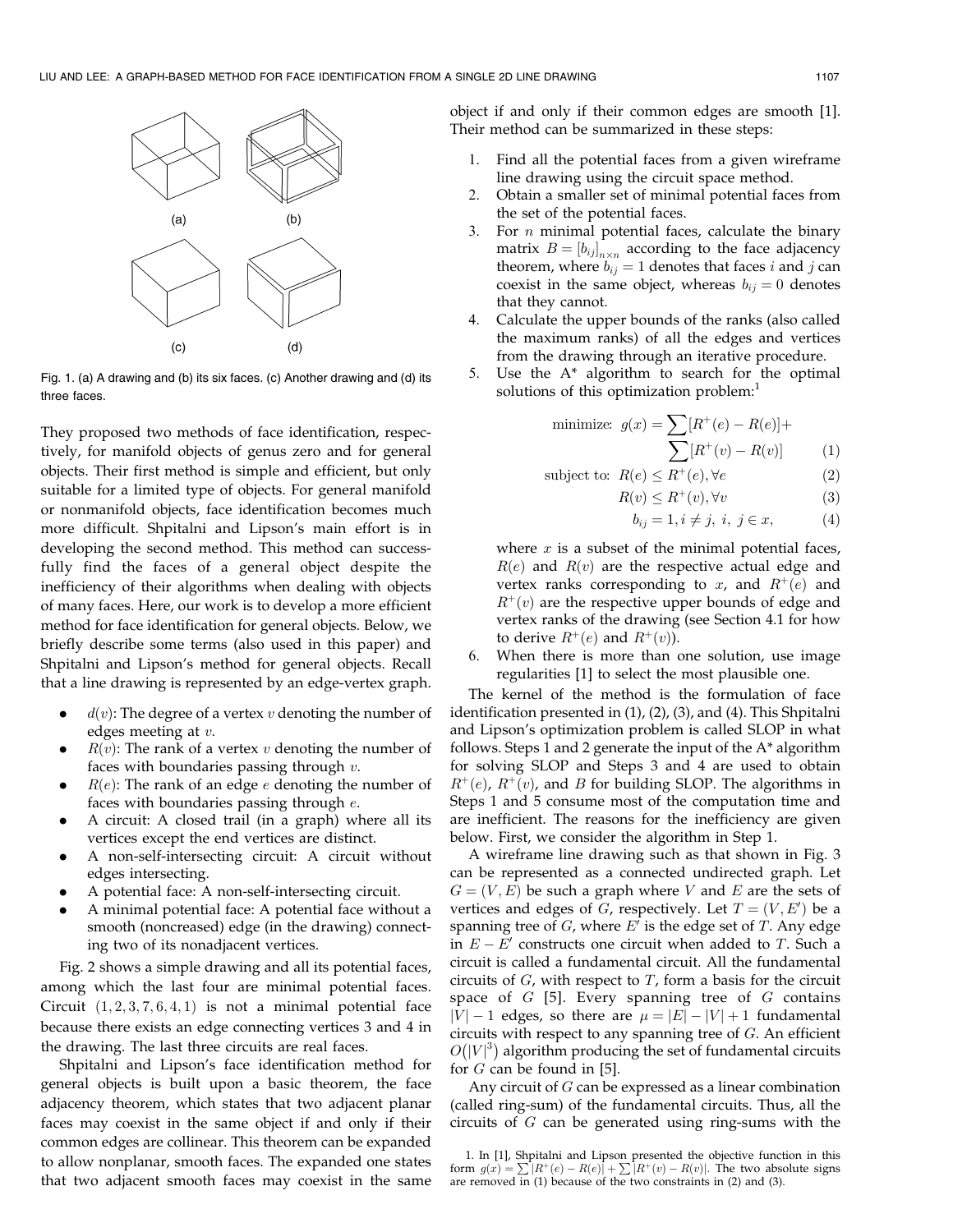

Fig. 2. A drawing and its potential faces.

circuit basis. Enumerating all possible ring-sums (excluding the null element), we obtain  $2<sup>\mu</sup> - 1$  vectors, each of which is a circuit or an edge-disjoint union of circuits [6]. Because not every vector is a circuit, a test is required to delete the edge-disjoint unions of circuits. In general, only a small fraction of  $2^{\mu} - 1$  vectors are circuits. The best time bound of a circuit space algorithm for producing all the circuits of a graph is  $O(\mu \cdot 2^{\mu})$  [6]. For face identification, circuits with intersecting edges do not correspond to the faces of an object and can be deleted, leaving behind the potential faces. In fact, the potential faces are also a small fraction of the circuits. Further, the number of potential faces is reduced in Step 2 to obtain a set of minimal potential faces.

For the object in Fig. 3, we have  $\mu = 15$  and  $2^{\mu} - 1 = 32,767$ . There are only 3,185 circuits among these 32,767 vectors and 734 non-self-intersecting circuits out of the 3,185 circuits. Among the 734 potential faces, there are only 54 minimal potential faces. The number of vectors generally increases exponentially with increase in the number of faces of an object. The circuit space method needs to enumerate a large pool of vectors before obtaining a much smaller set of minimal potential faces. Obviously, this method is inefficient.

The A\* algorithm in Step 5 is also very time consuming; it is used to search for the optimal solutions of SLOP. A\* is a state space search approach utilizing certain domaindependent heuristic information to focus the search for the optimal path. Its efficiency depends critically on how precise the estimate of the heuristic function is and, in general, precise estimates are quite difficult to obtain [7], [8]. Shpitalni and Lipson also employed a heuristic function to help A\* speed up its search. The information is the total edge number of the minimal potential faces that have not been assigned and do not conflict with the already assigned minimal potential faces. Note that, when an object has many faces (say, 20), the minimal potential faces (the input of  $A^*$ ) are many more than the actual faces of the object. For the states, except those at deep levels (near the end of the search



3 FORMULATION OF FACE IDENTIFICATION For a wireframe drawing with all the edges visible, a human tends to choose a face configuration in which there are as many edges as possible. This is the criterion for our solution to the face identification problem (it is also the criterion for building SLOP in [1]). Besides, the faces selected must not violate the constraint imposed by the face adjacency theorem. With these two points, we define the problem as follows:

**Definition 1.** Let  $w(i)$  be the number of edges of a face i. Given an edge-vertex graph of an object and the set, denoted by SMPF, of the minimal potential faces generated from the graph, the objective of face identification is to find all the sets  $x_1, x_2, \ldots, x_s$ , where s is the number of sets and  $x_k \subset$ SMPF,  $1 \le k \le s$ , such that, for every  $x_k$ , the sum of  $w(i)$ ,  $i \in x_k$ , is maximal and the faces in  $x_k$  satisfy the face adjacency theorem. In short, the problem is:

paths), there are many minimal potential faces that remain to be tested and do not conflict with the already assigned faces. These minimal potential faces, most of which are not actual faces, make the estimate inaccurate. In addition, A\* needs to search for possible multiple solutions. Even if it has found an optimal solution with the minimum value of the objective function  $g(x) = 0$ , it cannot be stopped. Therefore, the heuristic information in Shpitalni and Lipson's A\* algorithm is insignificant in improving the search. Instead, the constraints in (2), (3), and (4) play a more important role in pruning the size of the huge search tree. However, our experimental results, given in Section 6, show that the A\* algorithm with pruning by the constraints

still consumes a large amount of search time.

$$
maximize: f(x) = \sum_{i \in x} w(i), \ x \subset SMPF
$$
 (5)

$$
subject to: b_{ij} = 1, i \neq j, i, j \in x.
$$
 (6)

In Definition 1, more than one solution is found when  $s > 1$ . Comparing this optimization problem with SLOP, we can see that our representation is simpler and does not contain any ranks. Actually, we will prove in the next section that these two representations are equivalent. Now, we show that the problem presented in (5) and (6) corresponds to the maximum weight clique problem (MWCP).

MWCP is an extension of the maximum clique problem (MCP) in graph theory. A clique of a graph  $G<sup>2</sup>$  is a complete subgraph of  $G$ , a subgraph in which any two vertices are adjacent. A maximum clique of  $G$  is the largest complete subgraph of  $G$ . MCP is to find the maximum clique of  $G$ . If

2. Here, G may not be an edge-vertex graph of an wireframe object.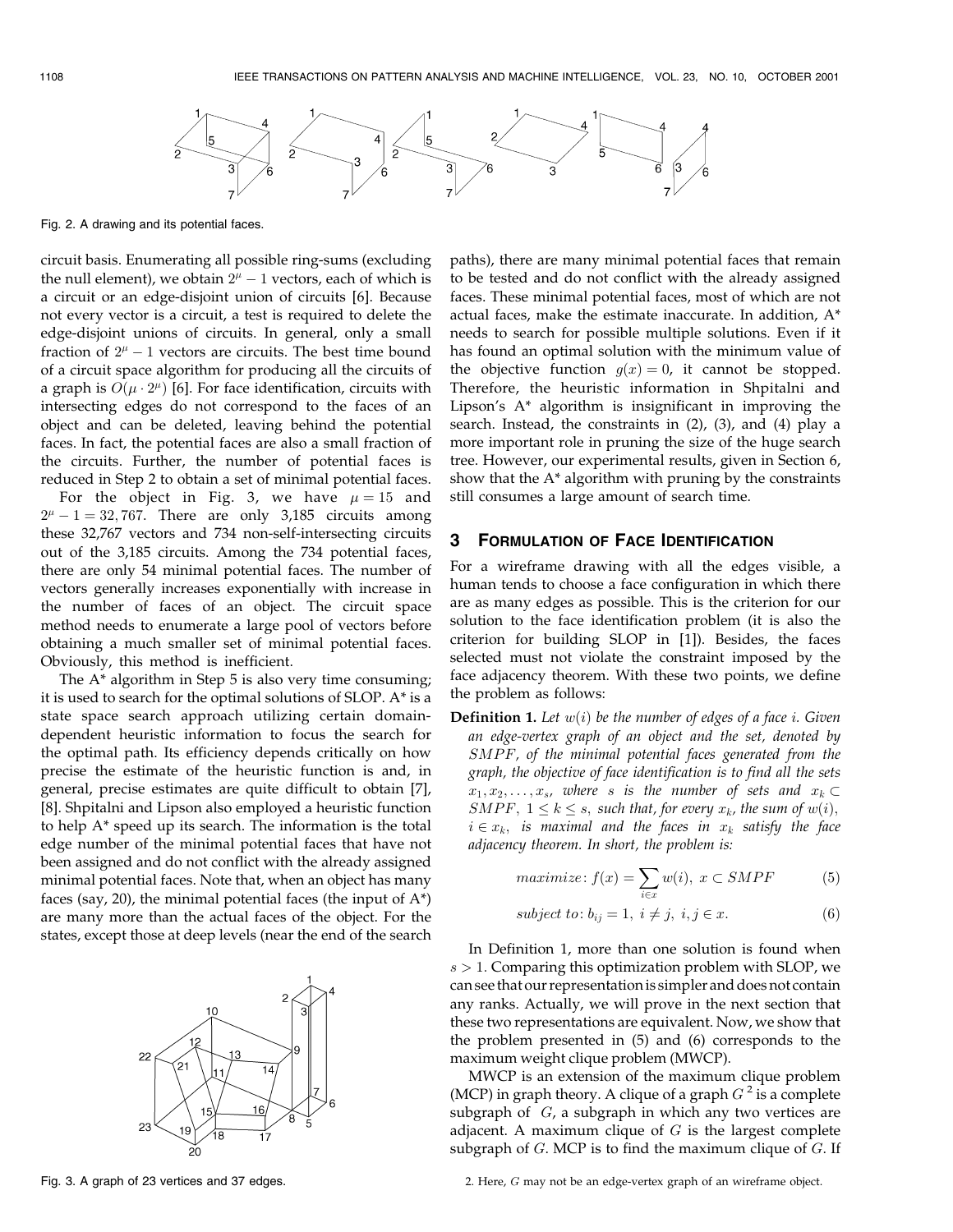

Fig. 4. MWCP for face identification. (a) A drawing of five faces. (b) Nine minimal potential faces of the drawing. (c) The weighted graph corresponding to the minimal potential faces, where the two digits inside a circle (vertex) denote the label and the weight of the vertex, respectively. (d) Two possible solutions with the maximum clique weight 21.

the vertices of  $G$  are associated with weights (which should not all be the same),  $G$  is called a weighted graph. The weight of a clique is the sum of all the weights of the vertices of the clique. MWCP is the problem of finding a clique of greatest weight in a weighted graph. To see how the problem in Definition 1 corresponds to MWCP, we can create a weighted graph in which a minimal potential face is represented by a vertex with the number of edges of the face being its weight and vertex  $i$  and vertex  $j$  are adjacent if  $b_{ij} = 1$ . It is obvious that the problem in Definition 1 is actually MWCP if the objective of MWCP is to find all the cliques of greatest weight. This is the case in our present problem. Thus, we will be solving MWCP.

Now, we give an example in Fig. 4 to illustrate MWCP for face identification more clearly. All the minimal potential faces of the drawing in Fig. 4a are shown in Fig. 4b. The weighted graph is created using these faces and the binary matrix  $B = [b_{ij}]_{9 \times 9}$  (Recall that B is obtained according to the face adjacency theorem). Vertices 1 and 2 are two isolated ones due to  $b_{1x} = 0, x = 2, 3, \ldots, 9$  and  $b_{2y} = 0, y = 1, 3, 4, \ldots, 9$ . The two maximum weight cliques corresponding to two possible solutions are shown in Fig. 4d. In Section 5, we will provide an algorithm for finding all the maximum weight cliques of a weighted graph.

#### 4 PROOF OF EQUIVALENCE

In this section, we prove that MWCP is equivalent to SLOP. But, first, we point out that the iterative procedure in Step 4 of Shpitalni and Lipson's method for finding the maximum ranks [1] is not necessary. Actually, they can be calculated directly with two equations, which leads to the reduction of SLOP to MWCP.

#### 4.1 Calculation of Maximum Ranks

The so-called ranks play a very important role in Shpitalni and Lipson's method of face identification. The maximum edge and vertex ranks calculated from a given drawing impose two of the three constraints on the faces found by A\* when searching (see (2) and (3)). For simplicity, the maximum edge and vertex ranks are denoted, respectively, in this section by  $R(e)$  and  $R(v)$ , instead of  $R^+(e)$  and  $R^+(v)$ .

Based on the face adjacency theorem, when no two edges meeting at a vertex are collinear, Shpitalni and Lipson gave the following three inequalities and an equation for finding the maximum edge and vertex ranks of a graph:

$$
R(v) \le \{d(v)[d(v) - 1]\}/2\tag{7}
$$

$$
R(e) \le \min\{d(v_1), d(v_2)\} - 1\tag{8}
$$

$$
R(v) = \lfloor \left[ \sum R(e) \right] / 2 \rfloor, \text{for all edges meeting at vertex } v \qquad (9)
$$

$$
R(e) \le \min\{R(v_1), R(v_2)\},\tag{10}
$$

where  $v_1$  and  $v_2$  are two end-vertices of edge e in (8) and (10),  $[a]$  denotes the largest integer  $\le a$ , all the ranks are integers. These relations are derived from the local analysis of a general edge and its two end-vertices. Since a face boundary passing through vertex  $v$  must pass through two edges meeting at  $v$ , the largest number of faces passing through  $v$  cannot exceed  $C_{d(v)}^2$ , the possible edge pair combinations at  $v$ , which leads to  $(7)$ . Similarly, because a face passing through edge  $e$  also passes through one of the other edges meeting at its end-vertices  $v_1$  or  $v_2$ , we have  $R(e) \le d(v_1) - 1$  and  $R(e) \le d(v_2) - 1$ ; thus, (8) follows.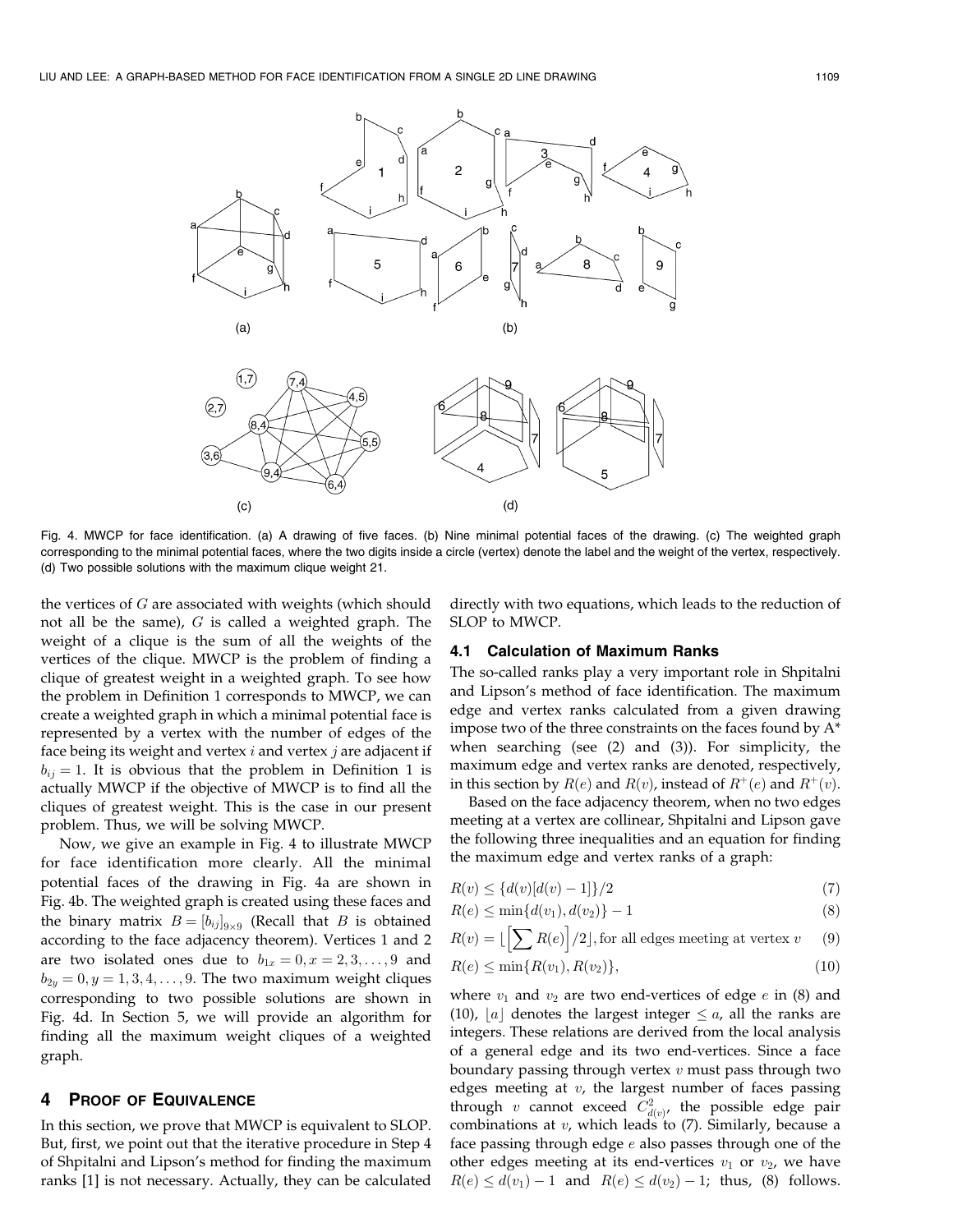

Fig. 5. A graph with two parasitic trees.

After the ranks of all the edges meeting at vertex  $v$  have been obtained, (9) follows from the fact that a face passing through  $v$  also passes through two of these edges. Since a face passing through an edge  $e$  also passes through its two end-vertices  $v_1$  and  $v_2$ , we have  $R(e) \leq R(v_1)$  and  $R(e) \le R(v_2)$ , which lead to (10). Shpitalni and Lipson used (7) and (8) to compute the preliminary estimation of the maximum edge and vertex ranks and then applied (9) and (10) iteratively until all the ranks satisfy  $(7)$ ,  $(8)$ ,  $(9)$ , and  $(10)$ .

In the following, we prove that this iterative procedure in Shpitalni and Lipson's method is not necessary in order to find the maximum ranks in a graph. We assume that the degree of any vertex in a graph is larger than one. If there are some vertices with their degrees equal to one, there will be edge subsets that form parasitic trees, as shown in Fig. 5. Obviously, no faces pass through edges  $e_1$  through  $e_5$  and very simple algorithms can be developed to remove these edges. Note that the degree of  $v_2$  is not equal to one at first, but becomes one after  $e_4$  and  $e_5$  are removed, after which  $e_3$ is also removed.

Now, we show that if we use this equation

$$
R(e) = \min\{d(v_1), d(v_2)\} - 1\tag{11}
$$

to compute  $R(e)$  and then (9) to calculate  $R(v)$ , all the edge and vertex ranks will satisfy  $(7)$ ,  $(8)$ ,  $(9)$ , and  $(10)$ . In the following proofs, it is implied that  $d(v) \geq 2$  for any vertex v in a graph;  $\lfloor a(a-1)/2 \rfloor = a(a-1)/2$  if a is an integer;  $[a/2] = a/2$  if a is even;  $[a/2] = (a-1)/2$  if a is odd.

**Theorem 1.** If  $R(v)$  is obtained by (11) and (9), then  $R(v) \leq \{d(v)[d(v)-1]\}/2.$ 

**Proof.** Suppose there are  $n (= d(v))$  edges meeting at vertex v (see Fig. 6). From (11), we have  $R(e_i) \leq d(v) - 1$ ,  $i = 1, 2, ..., n$ . Thus,

$$
R(v) = \left[ \left[ \sum_{i=1}^{n} R(e_i) \right] / 2 \right] \leq \left[ \{ n[d(v) - 1] \} / 2 \right] = \{ d(v) [d(v) - 1] \} / 2. \Box
$$

**Lemma 1.** In a graph, if  $d(v) \geq 2$ ,  $\forall v$ , then  $R(e) \geq 1$ ,  $\forall e$ , where  $R(e)$  is obtained by (11).

This lemma comes directly from (11).



Fig. 6.  $n$  edges meeting at vertex  $v$ .



Fig. 7. Edges and vertices in the proof of Theorem 2.

- **Theorem 2.** If the edge and vertex ranks are obtained by (11) and (9), then  $R(e) \le \min\{R(v_1), R(v_2)\}$  for any edge e and its two end-vertices  $v_1$  and  $v_2$ .
- **Proof.** Let the edges meeting at  $v_1$  be  $e_1, e_2, \ldots, e_n$  and the edges meeting at  $v_2$  be  $e_1, e'_2, \ldots, e'_m$ , as shown in Fig. 7. Then,  $d(v_1) = n$  and  $d(v_2) = m$ . Without loss of generality, suppose

$$
d(v_1) \le d(v_2). \tag{12}
$$

Then,

 $R(e_1) = \min\{d(v_1), d(v_2)\} - 1 = d(v_1) - 1 = n - 1.$  (13)

We consider two cases.

**Case 1.** Suppose  $R(v_1) \leq R(v_2)$ . We now show  $R(e_1) \le R(v_1)$ .

**Case 1.1.** If  $\sum_{i=1}^{n} R(e_i)$  is even, then

$$
R(v_1) = \left[ R(e_1) + \sum_{i=2}^{n} R(e_i) \right] / 2.
$$

By Lemma 1, it is easy to see that

$$
\sum_{i=2}^{n} R(e_i) \ge n - 1 = R(e_1).
$$

Thus,  $R(e_1) \leq R(v_1)$ . **Case 1.2.** If  $\sum_{i=1}^{n} R(e_i)$  is odd, then

$$
R(v_1) = \left[ R(e_1) + \sum_{i=2}^{n} R(e_i) - 1 \right] / 2.
$$

By Lemma 1, we know  $R(e_i) \geq 1$ ,  $i = 2, 3, \ldots, n$ , but we claim that it is impossible here that  $R(e_i) = 1$ ,  $i = 2, 3, \ldots, n$ . Assume, to the contrary, that

$$
R(e_2) = R(e_3) = \cdots = R(e_n) = 1.
$$

Then,

$$
R(v_1) = [R(e_1) + n - 2]/2 = R(e_1) - 1/2,
$$

which indicates that  $R(v_1)$  is not an integer and, thus, produces a contradiction. Therefore, there is at least one  $R(e_k)$ ,  $2 \le k \le n$ , such that  $R(e_k) \ge 2$ , which results in  $\sum_{i=2}^{n} R(e_i) \geq n$ . Thus, it follows that

$$
R(v_1) \ge [R(e_1) + n - 1]/2 = R(e_1).
$$

**Case 2.** Suppose  $R(v_1) > R(v_2)$ . We now verify  $R(e_1) \le R(v_2)$ .

**Case 2.1.** If  $R(e_1) + \sum_{i=2}^{m} R(e'_i)$  is even, we have, by Lemma 1,

$$
R(v_2) = \left[ R(e_1) + \sum_{i=2}^{m} R(e'_i) \right] / 2 \geq [R(e_1) + d(v_2) - 1] / 2.
$$

From (12) and (13), it follows that  $R(v_2) \ge R(e_1)$ .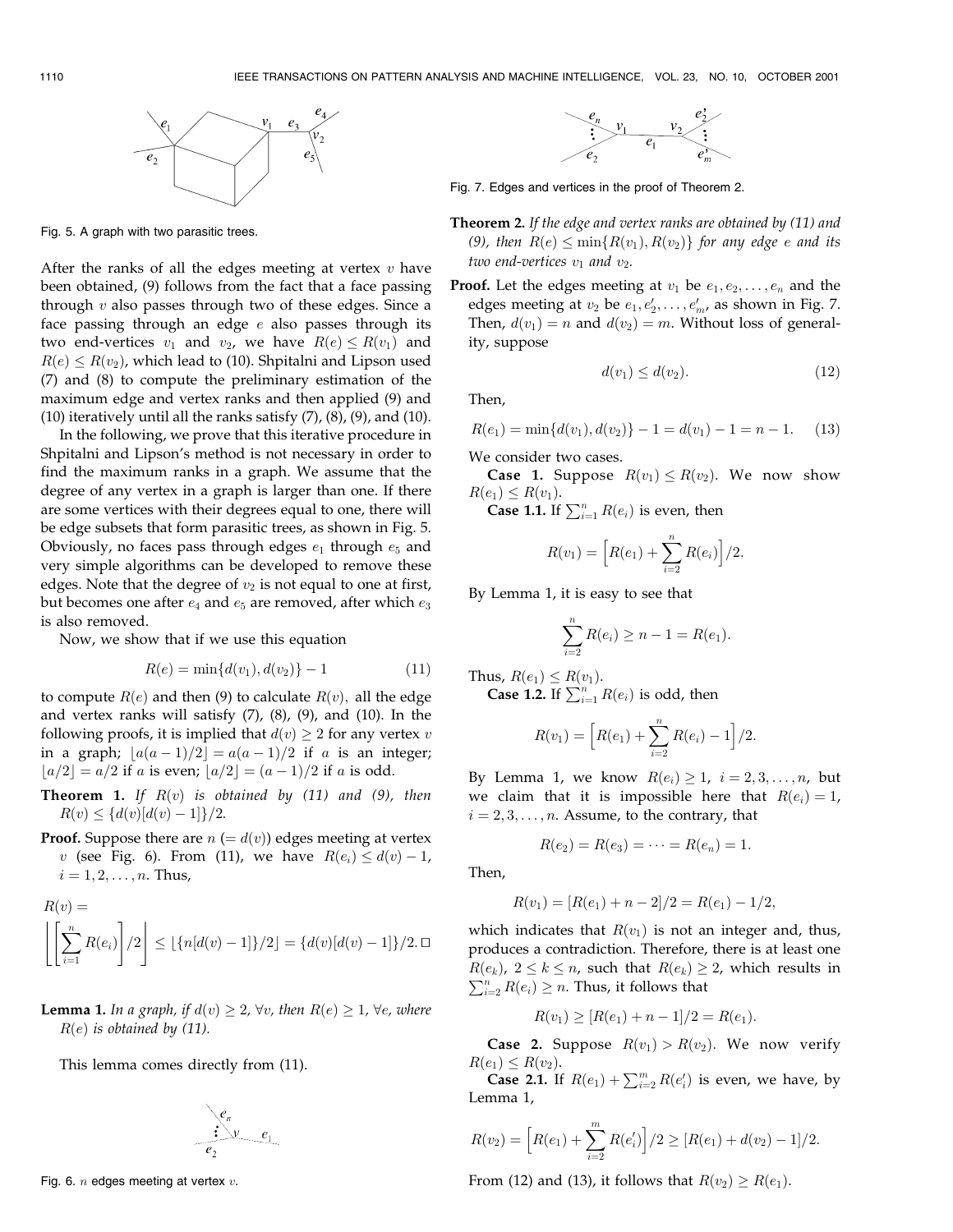

Fig. 8. A smooth entity chain  $(1, 2, 3, 4)$ , where three faces pass through edge  $(2, 3)$ .

Case 2.2. If 
$$
R(e_1) + \sum_{i=2}^{m} R(e'_i)
$$
 is odd, then  

$$
R(v_2) = [R(e_1) + \sum_{i=1}^{m} R(e'_i) - 1]/2.
$$

From (12) and (13), we have  $h_1 = d(v_2) - R(e_1) \geq 1$  and, by Lemma 1,  $h_i = R(e'_i) \ge 1$ ,  $i = 2, 3, ..., m$ . However, we claim that it is impossible that  $h_i = 1, i = 1, 2, \ldots, m$ . Assume, to the contrary, that  $h_1 = h_2 = \cdots = h_m = 1$ . Then, we have

 $i=2$ 

$$
R(v_2) =
$$
  
[ $R(e_1) + m - 2$ ]/2 = [ $R(e_1) + d(v_2) - 2$ ]/2 =  $R(e_1) - 1/2$ ,

which indicates that  $R(v_2)$  is not an integer and produces a contradiction. Therefore, there exists at least one  $h_k$ ,  $1 \leq k \leq m$ , such that  $h_k \geq 2$ . Then,

$$
R(v_2) = \left[ R(e_1) - 1 + \sum_{i=2}^{m} h_i \right] / 2
$$
  
=  $\left[ R(e_1) - 1 - h_1 + \sum_{i=1}^{m} h_i \right] / 2$   

$$
\geq \left[ R(e_1) - 1 - h_1 + m + 1 \right] / 2
$$
  
=  $\left[ R(e_1) - d(v_2) + R(e_1) + m \right] / 2 = R(e_1),$ 

which completes the proof.  $\Box$ 

Theorems 1 and 2 show that the edge and vertex ranks calculated by  $(11)$  and  $(9)$  satisfy conditions  $(7)$ ,  $(8)$ ,  $(9)$ , and (10) and, thus, they are the maximum ranks. We do not need the iterative procedure in [1] to obtain them.

When two edges meeting at a vertex are collinear in a graph, there may be two or more faces sharing the two edges in a smooth entity chain, as the smooth entity chain  $(1, 2, 3, 4)$  in Fig. 8, where three faces pass through edge  $(2, 3)$ . In this case, Shpitalni and Lipson extended  $(8)$  to

$$
R(e) \le \min\left\{\sum d(v_L) - 2n_L, \sum d(v_R) - 2n_R\right\} + 1,\quad (14)
$$

where  $n_L$  ( $n_R$ ) is the number of vertices on the left (right) of edge e and  $v_L$  ( $v_R$ ) denote all the  $n_L$  ( $n_R$ ) vertices along the smooth entity chain on the left (right) of edge  $e$ . Then, (14) is used to replace (8) in order to find the maximum edge and vertex ranks in the iterative procedure. Here, we follow Shpitalni and Lipson, using "left" and "right" to denote the two directions along a smooth entity chain.

We can also prove that the iterative procedure is unnecessary in this case if we use this equation

$$
R(e) = \min\left\{\sum d(v_L) - 2n_L, \sum d(v_R) - 2n_R\right\} + 1 \quad (15)
$$

to compute  $R(e)$  and then use (9) to calculate  $R(v)$ .

Theorem 3. If the edge and vertex ranks are obtained by (15) and (9), then  $R(e) \le \min\{R(v_1), R(v_2)\}\)$  for any edge e and its two end-vertices  $v_1$  and  $v_2$ .

The proof of Theorem 3 is similar to that of Theorem 2. We do not present it here because of space constraints. The interested reader can find the proof in our technical report [9].

Theorem 3 indicates that the edge and vertex ranks calculated by (15) and (9) are the maximum ranks and, thus, Shpitalni and Lipson's iterative procedure to find them is not necessary. More importantly, the theorems in this section allow us to reduce SLOP to MWCP.

## 4.2 Reduction of SLOP to MWCP

In this section, the maximum edge and vertex ranks calculated from a graph G are denoted by  $R^+(e)$  and  $R^+(v)$ , respectively, and the edge and vertex ranks computed from some subset  $x$  of minimal potential faces are denoted by  $R(e)$  and  $R(v)$ , respectively. Now, we show that SLOP presented in (1), (2), (3), and (4) is redundant and can be replaced by MWCP.

**Lemma 2.** Let  $x$  be a subset of the minimal potential faces of a graph. If the faces in  $x$  satisfy the constraint in  $(4)$ , then 1)  $R(e) \leq R^+(e)$ ,  $\forall e$  and 2)  $R(v) \leq R^+(v)$ ,  $\forall v$ .

Proof.

- 1. Both the constraint in (4) and the inequality in (14) stem from the face adjacency theorem. Shpitalni and Lipson defined the general maximum edge rank inequality in (14) and used the right side of it to be the initial value in their iterative procedure for finding  $R^+(e)$  and  $R^+(v)$ . However, we have proven that the iterative procedure cannot reduce this initial value. Therefore, it is equal to  $R^+(e)$ , which is the upper bound for allowing the most faces to pass through edge  $e$  according to the face adjacency theorem. Therefore, if the constraint in (4) is satisfied by the faces in  $x$ , it is impossible that more than  $R^+(e)$  faces in x pass through  $e$ . So,  $R(e) \leq R^+(e), \forall e.$
- 2. Let all the edges meeting at vertex  $v$  be  $e_1, e_2, \ldots, e_m$ . Since a face in x passing through v also passes through two of these edges, we obtain  $2R(v) = \sum_{i=1}^{m} R(e_i)$ . From the result in 1, we have  $R(e_i) \le R^+(e_i)$ ,  $i = 1, 2, ..., m$ . Thus,

$$
2R(v) \le \sum_{i=1}^{m} R^{+}(e_i). \tag{16}
$$

If  $\sum_{i=1}^{m} R^{+}(e_i)$  is even, then from (9),

$$
2R^+(v) = \sum_{i=1}^m R^+(e_i).
$$

So,  $R(v) \le R^+(v)$ . If  $\sum_{i=1}^m R^+(e_i)$  is odd, again from (9), we have

$$
2R^+(v) = \sum_{i=1}^m R^+(e_i) - 1.
$$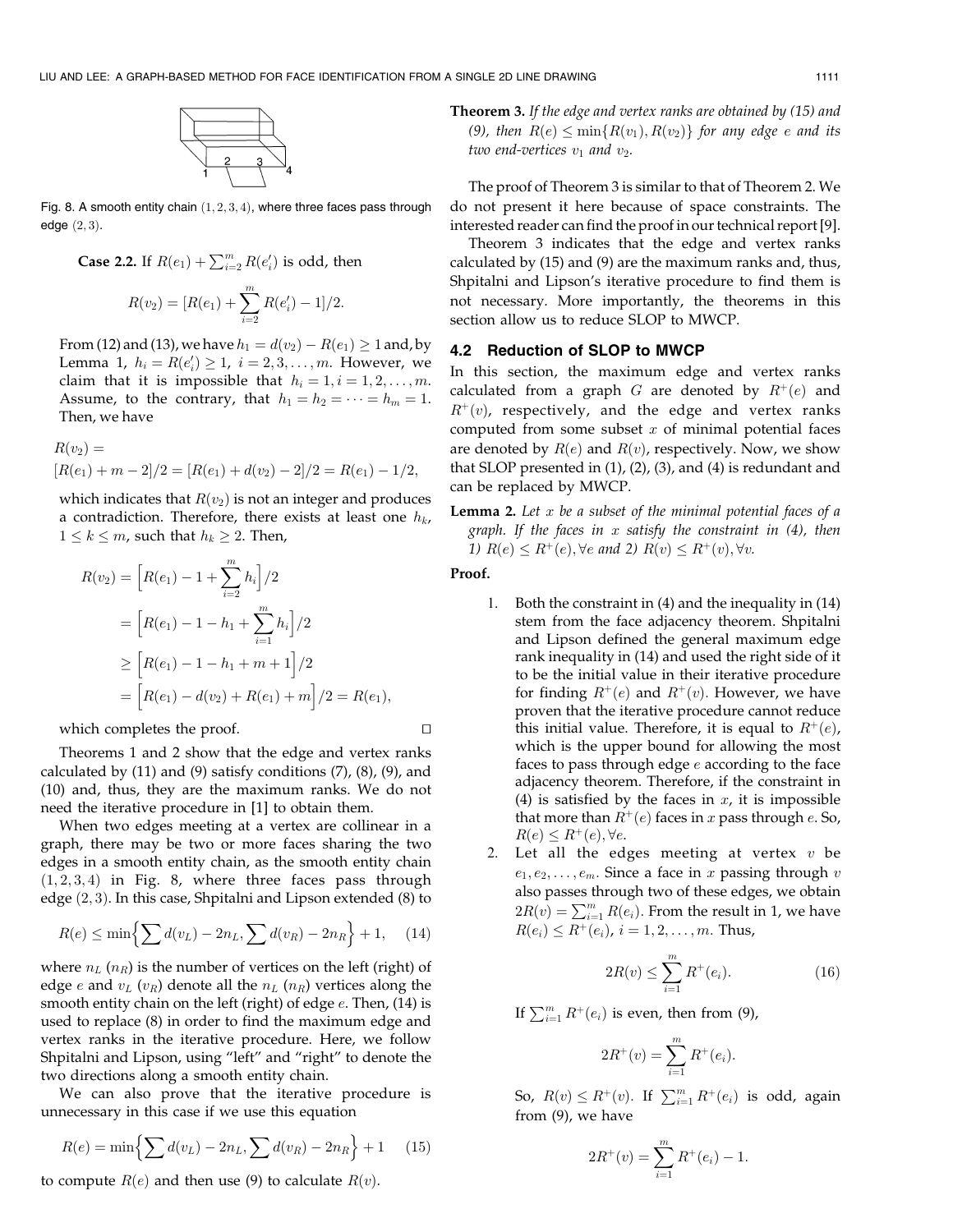

Fig. 9. (a) A drawing with its maximum ranks shown, where the maximum vertex ranks are denoted by underlined numbers and the maximum edge ranks by the other numbers. (b) A subset of the minimal potential faces of the graph in (a).

Since  $2R(v)$  is even, it follows from (16) that  $2R(v) \le \sum_{i=1}^{m} R^+(e_i) - 1$ . Hence,  $R(v) \le R^+(v)$ .  $\Box$ 

**Theorem 4.** SLOP in  $(1)$ ,  $(2)$ ,  $(3)$ , and  $(4)$  is equivalent to MWCP in  $(5)$  and  $(6)$ .

**Proof.** Let  $x$  be a subset of the minimal potential faces of a graph G. By Lemma 2 and the definitions of the constraints in SLOP and MWCP, we can see that, for the same  $x$ , the constraints in SLOP are satisfied if and only if the constraint in MWCP is satisfied.

Since no two vertices of a face are the same, the edge number and the vertex number of any face are equal. Thus, for some  $x$ ,  $\sum R(e) = \sum R(v)$ , and  $g(x)$  in (1) can be rewritten as  $g(x) = \sum R^+(e) + \sum R^+(v) - 2 \sum R(e)$ . Here,  $\sum R^+(e) + \sum R^+(v)$  is a constant for G and  $\sum R(e) = f(x) = \sum_{i \in x} w(i)$ . It is easy to see that  $g(x)$  is minimum if and only if  $f(x)$  is maximum. Therefore, SLOP and MWCP are equivalent.

The constraint in (4), coming from the face adjacency theorem, implies the constraints in (2) and (3) by Lemma 2. However, that the faces in  $x$  satisfy (2) and (3) does not mean that they must satisfy the constraint in (4) too. Fig. 9 gives such an example. The drawing in Fig. 4a with its maximum vertex and edge ranks is shown in Fig. 9a. A subset,  $x = \{3, 6, 7, 8, 9\}$ , of the minimal potential faces in Fig. 4b are illustrated in Fig. 9b. It can be seen that, for  $x$ , the constraints in (2) and (3) are satisfied, but the constraint in (4) is not because  $b_{36} = b_{37} = 0$ .

# 5 TWO ALGORITHMS IN THE FACE IDENTIFICATION PROBLEM

We provide two algorithms in this section for two key steps in the face identification problem. The first is a depth-first search algorithm for generating the set of minimal potential faces of a drawing. The second is a maximum weight clique finding algorithm for choosing the best face configurations from these minimal potential faces.

#### 5.1 A Depth-First Search Algorithm

Depth-first search on a graph can generate all the circuits of the graph and several such algorithms are available [6]. However, from the example (Fig. 3) given in Section 2, we have seen that the minimal potential faces of interest are



Fig. 10. A wireframe object where circuit  $(1, 2, 3, 4, 5, 6, 9, 10, 1)$  encloses circuits  $(3, 4, 5, 6, 8, 7, 3)$  and  $(1, 2, 3, 7, 8, 6, 9, 10, 1)$ , but cannot be deleted.

much fewer than the circuits. An algorithm enumerating all the circuits first and then finding the minimal potential faces is not efficient for face identification. In this section, we present a depth-first search algorithm with two pruning operations derived from two conditions of being a minimal potential face: a circuit without self-intersecting edges and without any other edge in a drawing which connects any two nonadjacent vertices of the circuit [1].

For a circuit with an edge connecting its two nonadjacent vertices, such as the circuit  $c_1 = (12, 15, 18, 20, 19, 21, 12)$  and the edge  $(15, 19)$  in Fig. 3,  $c_1$  cannot coexist in the same object with the two enclosed smaller circuits  $c_2 = (12, 15, 19, 21, 12)$ and  $c_3 = (15, 18, 20, 19, 15)$  according to the face adjacency theorem, but  $c_2$  and  $c_3$  can since they only have one common edge. Because the number of edges of  $c_2$  and  $c_3$  is larger than that of  $c_1$ , the optimization process in Step 5 of Shpitalni and Lipson's method will tend to select  $c_2$  and  $c_3$  as the object's faces and discard  $c_1$ . It is worth noting that not every circuit that encloses two others can be deleted, asin the case shownin Fig. 10, where the circuit  $c_1 = (1, 2, 3, 4, 5, 6, 9, 10, 1)$  encloses circuits  $c_2 = (3, 4, 5, 6, 8, 7, 3)$  and  $c_3 = (1, 2, 3, 7, 8, 6, 9, 10, 1).$ Though  $c_1$  cannot coexist with  $c_2$  and  $c_3$ ,  $c_2$  and  $c_3$  cannot coexist with each other either. So, all three of them need to be kept in the set of minimal potential faces.

Now, let us see why it is beneficial to combine the two conditions of being a minimal potential face into depth-first search on a graph. For the graph in Fig. 3, consider the circuits starting from and ending at vertex 1:

$$
(1, 7, 6, 4, 3, 5, 8, v_1, v_2, \ldots, v_m, 9, 2, 1),
$$

where  $v_1, v_2, \ldots, v_m \in \{10, 11, \ldots, 23\}$ . Obviously, there are many different circuits obtainable by the permutations of some of the vertices  $v_1, v_2, \ldots, v_m$ . However, with the first condition, all these circuits are not potential faces because edges  $(1, 7)$  and  $(4, 3)$  intersect. Thus, we can stop the search algorithm when this fact is established. For the second condition, consider the circuits

$$
(1,4,6,7,8,v'_1,v'_2,\ldots,v'_n,9,2,1),
$$

where  $v'_1, v'_2, \ldots, v'_n \in \{10, 11, \ldots, 23\}$ . Since there exists an edge  $(1, 7)$  connecting the two nonadjacent vertices 1 and 7 in these circuits, they can be eliminated when the algorithm reaches vertex 7. Our algorithm for finding the set of minimal potential faces is provided below.

Algorithm 1. (Depth-first search with two pruning operations)

[To find the set of the minimal potential faces of a graph  $G = (V, E)$  with the vertices numbered from 1 to |V|, given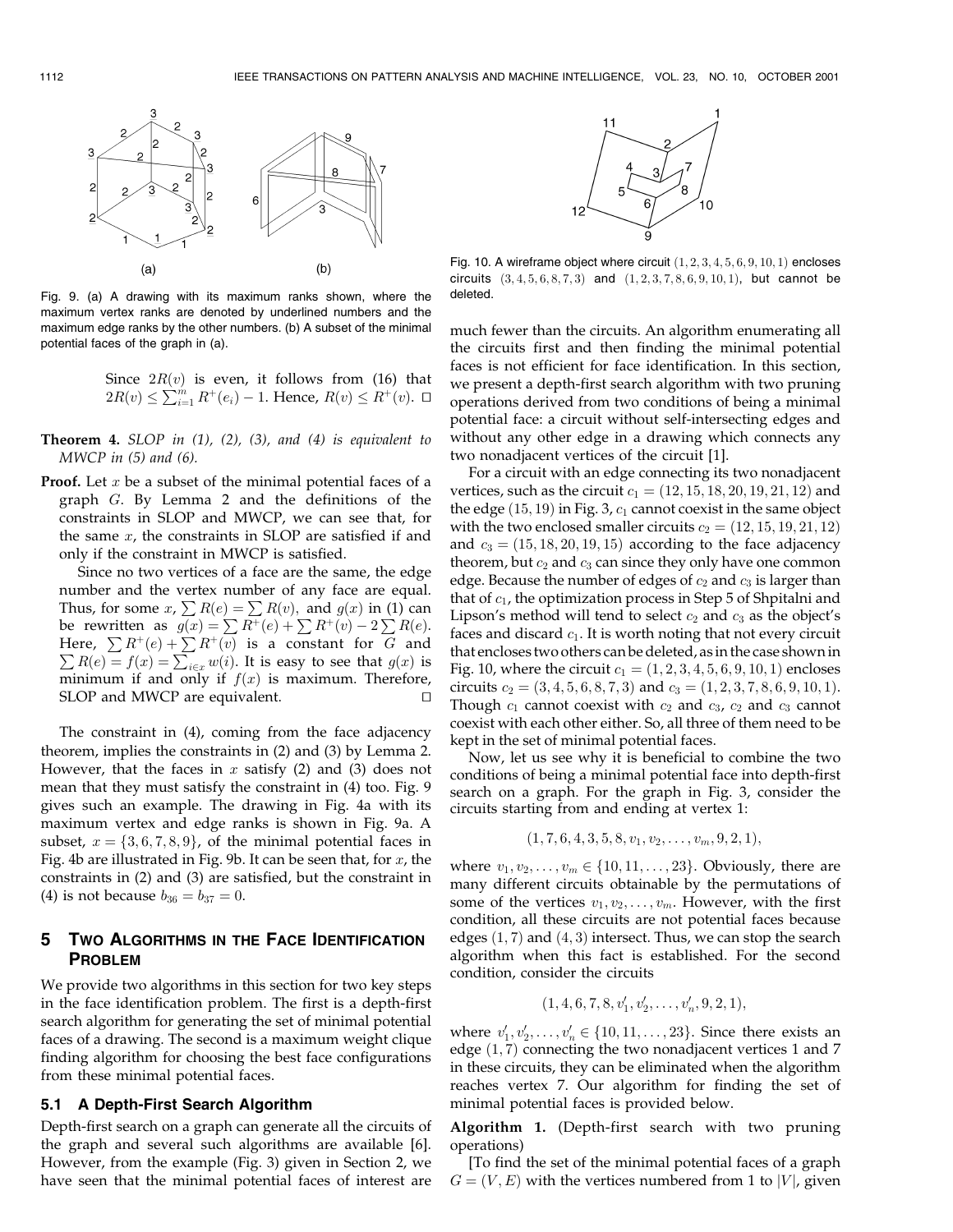the adjacency lists of G,  $AdjList(v)$ ,  $v = 1, 2, \ldots, |V|$ , the adjacency matrix of  $G$ , and the intersecting matrix denoting whether any two edges of  $G$  intersect.]

```
1. index \leftarrow 02. for i = 1 to |V| do Label(i) \leftarrow 03. for i = 1 to |V| - 2 do
     begin
4. start = i5. CIRCUIT(i)6. Update the adjacency lists AdjList(v),
              v = i + 1, i + 2, \ldots, |V|by deleting vertex i from them
      end
7. procedure CIRCUIT(v)begin
8. index \leftarrow index + 19. Label(v) \leftarrow 110. Path/index) \leftarrow v11. for u \in AdjList(v) do
12. if u = start and index \geq 3 then
                begin
13. if edge (u, v) intersects any edge in
                        the current path then goto 17
14. if Path(2) < Path/index) then
                        output the circuit consisting of
                        the vertices in Path followed
                        by u and goto 17end
              else
15. if Label(u) = 0 and edge (u, v) does not
                     intersect any edge in the current
                     path and there is no edge in Gconnecting any two nonadjacent
                     vertices in the current path,
                      then extend the path by calling
16. CIRCUIT(u)17. index \leftarrow index -118. Label(v) \leftarrow 0
```
19. end of CIRCUIT

Now, we explain the above algorithm. An array  $Path$  is used to keep the vertices in the current search path. Line 1 initializes a global variable  $index$ , the value of which gives the position of the last-added vertex in  $Path$  during the search. Line 2 initializes a label  $Label(v)$  for each vertex v.  $Label(v)$  = 1 indicates that vertex  $v$  is in  $Path$  and 0 otherwise. In Lines 3, 4, 5, and 6, always beginning from the smallest numbered vertex  $i$ , the algorithm searches graph  $G$  for the minimal potential faces that start and end at that vertex. A global variable *start*  $(= i)$  is used to let the recursive procedure CIRCUIT know whether a circuit is found. After all such circuits are found, the adjacency lists of  $G$  are updated by deleting vertex  $i$  and then the search continues.

The main part of the algorithm is the recursive procedure CIRCUIT. In Line 12, the condition  $index \geq 3$  guarantees a circuit consisting of at least three edges. The two pruning operations are presented in Lines 13 and 15. Whether an edge intersects any edges in the current path can be



Fig. 11. (a) A drawing with parallel edges. (b) The drawing without parallel edges generated by adding to the left drawing a new vertex at the middle of the curved edge.

determined from the input intersecting matrix and the adjacency matrix of  $G$  can be employed to determine if there is an edge in  $G$  connecting any two nonadjacent vertices in the path. Note that if we ignore the condition  $Path(2) < Path/index)$  in Line 14, we will obtain double the circuits, each of which exists twice in reverse orders, such as the circuits  $(1, 2, 3, 4, 1)$  and  $(1, 4, 3, 2, 1)$  in Fig. 3.

The above algorithm cannot be directly applied to a special kind of drawings in which there exist "parallel" edges that join pairs of vertices, as shown in Fig. 11. An adjacency matrix is not suitable for representing such a graph. However, the algorithm works well when we add a new vertex at the middle of the curved edge before search. The efficiency of this algorithm over the circuit space method will be demonstrated in Section 6.

## 5.2 A Maximum Weight Clique Finding Algorithm

As we have mentioned in Section 3, MWCP is an extension of MCP, the well-known maximum clique problem in graph theory. Unfortunately, MCP is NP-complete, meaning that there are no polynomial algorithms for it so far [10]. If all the weights of the vertices of a weighted graph are equal to one, MWCP reduces to MCP. This indicates that MWCP is also NP-complete. However, for face identification, it is still possible to develop much faster algorithms for MWCP than the A\* algorithm for SLOP.

Many algorithms for MWCP have been proposed in the literature. Bomze et al. provided a comprehensive survey of these algorithms in [11]. We have not tested the performance of these algorithms against ours presented in the following. However, our algorithm is easy to understand and implement, can give all the maximum weight cliques when multiple solutions exist in a weighted graph, and is much faster for MWCP than the A\* algorithm for SLOP.

Carraghan and Pardalos [12] proposed an exact algorithm for MCP, using "partial enumeration." Their computational results show that the algorithm can solve very large MCP. In addition, they claimed that their algorithm was faster than any previously known method for MCP when tackling randomly generated graphs. Carraghan and Pardalos's algorithm cannot be applied to MWCP, but their scheme of partial enumeration is helpful for our developing an algorithm for MWCP.

Now, we describe how our algorithm works through an example: finding the maximum weight cliques of the weighted graph in Fig. 4c. We emphasize again that in face identification, all the cliques with the maximum weight are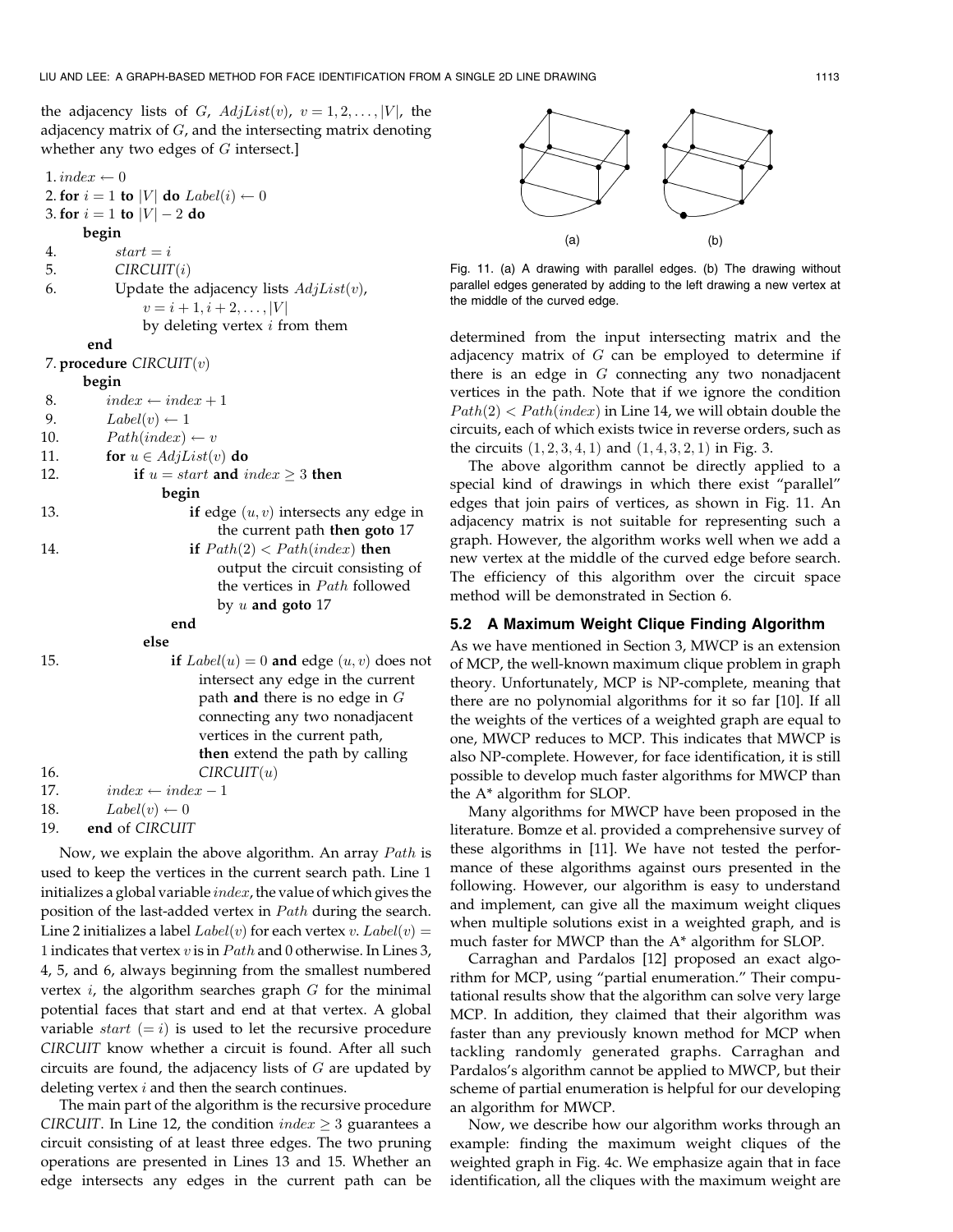required to be found. Here are several variables used in Table 1 for the description of the algorithm:

- $W(i)$ : The weight of vertex *i*.
- ns: The number of solutions.
- $CMWC(i)$ : An array to store the *i*th current maximum weight clique found so far.
- . cmw: The current maximum weight of a clique.
- ccw: The weight of the current clique.
- pvw: The sum of the weights of the vertices that can be added into the current clique (see the following explanation).

At first, cmw is set to 0 and the vertices are listed in the order of increasing degrees. We have observed in our experiments that this ordering makes the algorithm run faster. In the middle column of Table 1, each list of vertices corresponds to a "level." At level 1, the set  $S_1 =$  $\{v_1, v_2, \ldots, v_n\}$  of all the *n* vertices are listed. The algorithm first finds all the maximum weight cliques containing  $v_1$ and then, from the set  $S_2 = S_1 - \{v_1\}$ , tries to find all the maximum weight cliques that contain  $v_2$  and have larger weights than the cliques found previously, etc. The bold number (vertex) on the list at level 1 indicates that this vertex and those after it will be examined for possible better cliques (ones with larger weights). The list of vertices at level  $i$  ( $i$  > 1) are the vertices adjacent to and listed after the bold vertex at level  $i - 1$ .

Now, suppose the algorithm reaches level  $k$ . This means that it has found a clique of  $k$  vertices that are located from level 1 to level  $k$  and are marked bold in the table. As defined above,  $ccw$  is equal to the sum of weights of these vertices, and pvw is the sum of the weights of the vertices listed after the bold vertex (say,  $v_j$ ) at level k. For example, at level 3 of Step 4 in Table 1, we have  $v_i = 7$ ,  $ccw = W(4) + W(6) + W(7)$ , and  $pvw = W(8) + W(9)$ . If  $ccw + pw < cmw$ , the cliques, found by further adding the vertices adjacent to and listed after  $v_i$  at level  $k$ , will not have larger weights than the current maximum weight clique. In this case, we can stop the algorithm doing such an invalid search. Note that the value of *cmw* becomes larger when a better clique is found, providing a higher threshold for the algorithm to prune the search. This pruning scheme can save a large amount of computational time when dealing with a large weighted graph. For the example in Table 1, at level 5 of Step 4, the algorithm finds the first maximum weight clique and then the second at level 5 of Step 5. These two cliques are the two solutions to the MWCP.

The algorithm is shown in Algorithm 2 in which, besides the variables defined above,  $l$  denotes the current level the algorithm is at;  $first(l)$  and  $last(l)$  are two indexes, denoting the  $first(l)$ th and  $last(l)$ th vertices at level l, respectively (the former corresponds to the bold one and the latter to the last one at some level in Table 1).

### Algorithm 2. (Maximum weight clique finding)

[To find all the maximum weight cliques of a weighted graph  $G = (V, E)$  with the vertices numbered from 1 to  $|V|$ ]

- 1. Initialization:  $cmw \leftarrow 0$  and  $l \leftarrow 1$  and  $first(l) \leftarrow 0$ and  $last(l) \leftarrow |V|$
- 2.  $first(l) \leftarrow first(l) + 1$
- 3. Calculate ccw and pvw
- 4. if  $ccw + pw \lt cmw$  then

5. If 
$$
l = 1
$$
 then output *ns* cliques *CMWC(i)*,  
 $1 \leq i \leq ns$  and stop

6. else 
$$
l \leftarrow l - 1
$$
 and goto 2

- 7. if among the vertices listed after the  $first(l)$ th one at level *l*, there exist  $m$  ( $>$  0) vertices that are adjacent to the  $first(l)$ th one in G then list these vertices at level  $l + 1$  and  $first(l + 1) \leftarrow 0$  and  $last(l + 1) \leftarrow m$ and  $l \leftarrow l + 1$  and goto 2
- 8. if  $ccw > cmw$  then  $cmw \leftarrow ccw$  and  $ns \leftarrow 1$  and put the  $first(1)$ th,  $first(2)$ th,  $\cdots$ ,  $first(l)$ th vertices in  $CMWC(ns)$
- 9. if  $ccw = cmw$  then  $ns \leftarrow ns + 1$  and put the  $first(1)th$ ,  $first(2)$ th,  $\cdots$ ,  $first(l)$ th vertices in  $CMWC(ns)$
- 10. if  $l > 1$  and  $first(l) = last(l)$  then  $l \leftarrow l 1$

11. goto 2

Before proceeding to the next section, we summarize our face identification method in the following four steps:

- 1. Find all the minimal potential faces from a drawing using the depth-first search algorithm.
- 2. Calculate the binary matrix  $B$  according to the face adjacency theorem, with the minimal potential faces.
- 3. Construct the weighted graph, and search for all the maximum weight cliques in this graph using the maximum weight clique finding algorithm.
- 4. Use image regularities to select the most plausible one if there is more than one solution.

Here, Steps 2 and 4 are, respectively, the same as Steps 3 and 6 in Shpitalni and Lipson's method presented in Section 2. These two steps can be implemented easily. The reader can find more details in [1].

## 6 EXPERIMENTAL RESULTS

In this section, we present a set of examples to illustrate and compare the face identification by our method and Shpitalni and Lipson's method. As expected, for every drawing, the faces found by the two methods are the same because of the equivalence between these two methods. However, our algorithm runs much faster when dealing with objects of many faces. The comparisons of computational efficiency between the two algorithms are emphasized here.

Shpitalni and Lipson's method consists of six steps, while ours consists of four. Each step in either method is carried out by a separate algorithm. The majority of computational time in Shpitalni and Lipson's method is consumed by the algorithms for generating the minimal potential faces and the A\* algorithm. Thus, for each drawing, we give three times taken in generating the minimal potential faces, finding the optimal face configurations, and carrying out all the steps in each method. For conciseness, the algorithms to perform Steps 1 and 2 in Shpitalni and Lipson's method are called "CircuitSpace" and " $A^*$ " stands for the  $A^*$  algorithm in Step 5. The whole algorithm to implement Steps 1, 2, 3, 4, 5, and 6 is called ªS&L.º Similarly, ªDFS,º ªMWCF,º and ªL&Lº are short, respectively, for the depth-first search algorithm, the maximum weight clique finding algorithm, and the whole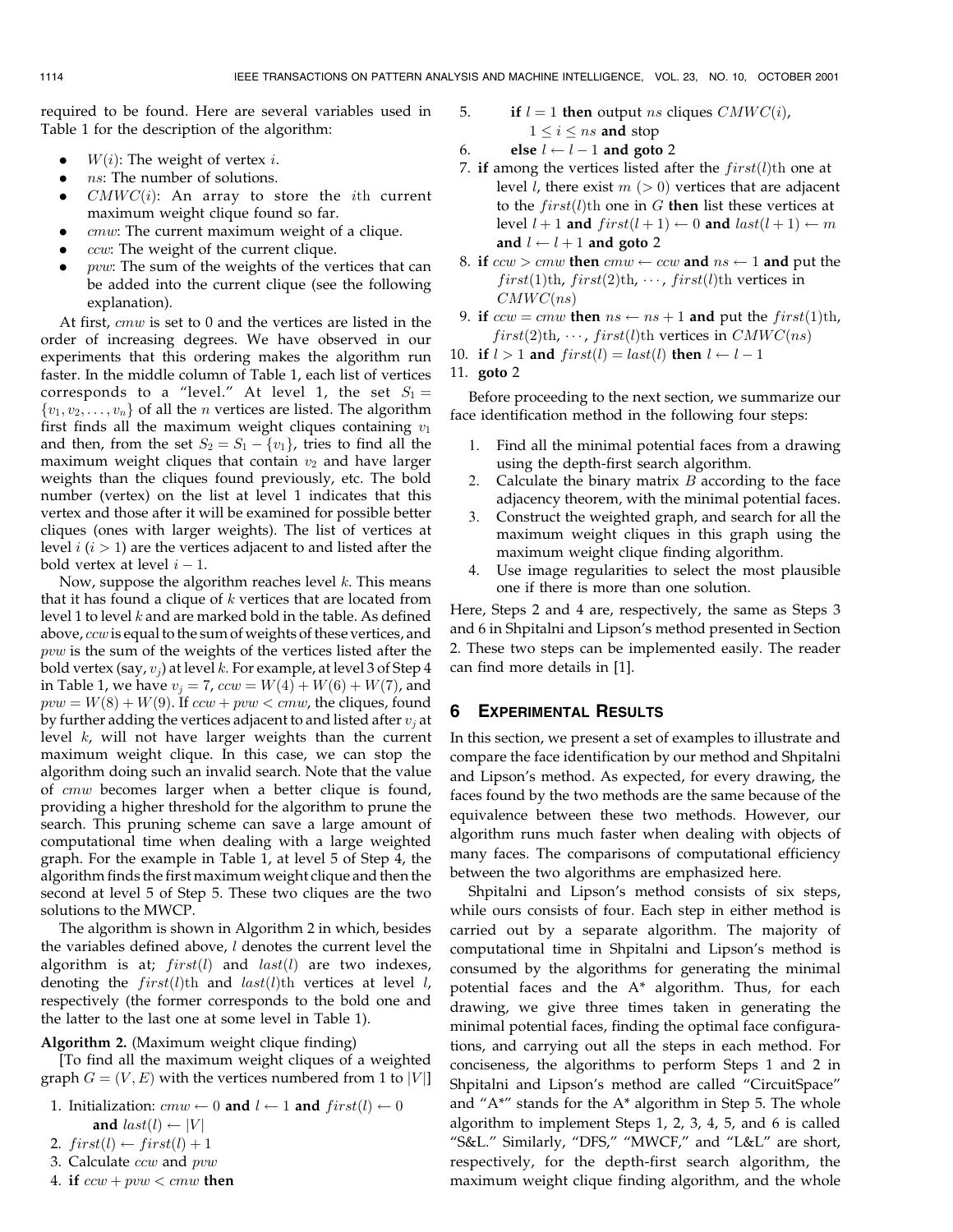TABLE 1 The Steps and Explanation of Our Algorithm for Finding the Maximum Weight Cliques of the Weighted Graph in Fig. 4c

| 1. | Level 1: 1 2 3 4 5 6 7 8 9 | Since vertex 1 has no adjacent vertices listed after it,                                                      |
|----|----------------------------|---------------------------------------------------------------------------------------------------------------|
|    |                            | the algorithm completes the search rooted at it.                                                              |
|    |                            | So, $ns \leftarrow 1$ , $CMWC(ns) \leftarrow \{1\}$ , $cmw \leftarrow W(1)$ .                                 |
| 2. | Level 1: 1 2 3 4 5 6 7 8 9 | Since vertex 2 has no adjacent vertices after it, the                                                         |
|    |                            | algorithm completes the search rooted at it. Since                                                            |
|    |                            | $W(2) = cmw$ , do: $ns \leftarrow ns + 1$ , $CMWC(ns) \leftarrow \{2\}$ .                                     |
| 3. | Level 1: 1 2 3 4 5 6 7 8 9 | Since $\sum_{i=3}^{9} W(i) \geq cmw$ and vertex 3 has adjacent                                                |
|    |                            |                                                                                                               |
|    |                            | vertices after it, go down to the next level.                                                                 |
|    | Level 2: $89$              | List all the adjacent vertices after vertex 3 at level 1.                                                     |
|    |                            | Since $W(3) + \sum_{i=8}^{9} W(i) \geq cmw$ and vertex 8 has an                                               |
|    |                            | adjacent vertex after it, go down.                                                                            |
|    | Level $3:9$                | The algorithm reaches the bottom. Since $ccw = W(3)$                                                          |
|    |                            | $+ W(8) + W(9) = 14 > cmw = 7$ , update <i>cmw</i> : <i>cmw</i>                                               |
|    |                            | $\leftarrow ccw.$ Keep the new clique and discard the previous                                                |
|    |                            | two: $ns \leftarrow 1, CMWC(ns) \leftarrow \{3, 8, 9\}.$ Go up.                                               |
|    | Level 2: $89$              | Since $W(3) + W(9) < cmw = 14$ , go up.                                                                       |
| 4. | Level 1: 1 2 3 4 5 6 7 8 9 | Since $\sum_{i=4}^{9} W(i) \geq cmw$ and vertex 4 has adjacent                                                |
|    |                            | vertices after it, go down.                                                                                   |
|    | Level 2: 6 7 8 9           | List all the adjacent vertices after vertex 4 at level 1.                                                     |
|    |                            | Since $W(4) + \sum_{i=6}^{9} W(i) \geq cmw$ and vertex 6 has                                                  |
|    |                            | adjacent vertices after it, go down.                                                                          |
|    | Level 3: 7 8 9             | List all the adjacent vertices after vertex 6 at level 2.                                                     |
|    |                            | Since $W(4) + W(6) + \sum_{i=7}^{9} W(i) \geq cmw$ and                                                        |
|    |                            | vertex 7 has adjacent vertices after it, go down.                                                             |
|    | Level 4: 8 9               | List all the adjacent vertices after vertex 7 at level 3.                                                     |
|    |                            | Since $W(4) + W(6) + W(7) + \sum_{i=8}^{9} W(i) \geq cmw$                                                     |
|    |                            | and vertex 8 has an adjacent vertex after it, go down.                                                        |
|    | Level 5: $9$               | The algorithm reaches the bottom. Since $ccw = W(4)$                                                          |
|    |                            | + $W(6)$ + $W(7)$ + $W(8)$ + $W(9)$ = 21 > $cmw = 14$ ,                                                       |
|    |                            |                                                                                                               |
|    |                            | update cmw: cmw $\leftarrow$ ccw. Keep the new clique and<br>discard the previous one: $ns \leftarrow 1$ ,    |
|    |                            |                                                                                                               |
|    | Level 4: $89$              | $CMWC(ns) \leftarrow \{4, 6, 7, 8, 9\}.$ Go up.                                                               |
|    |                            | Since $\overline{W(4) + W(6) + W(7) + W(9)} < cmw$ , go up.                                                   |
|    | Level 3: 7 8 9             | Since $W(4) + W(6) + \sum_{i=8}^{9} W(i) < cmw$ , go up.<br>Since $W(4) + \sum_{i=7}^{9} W(i) < cmw$ , go up. |
|    | Level 2: 6 7 8 9           |                                                                                                               |
| 5. | Level 1: 1 2 3 4 5 6 7 8 9 | Since $\sum_{i=5}^{9} W(i) \geq cmw = 21$ and vertex 5 has                                                    |
|    |                            | adjacent vertices after it, go down.                                                                          |
|    | Level 2: 6 7 8 9           | List all the adjacent vertices after vertex 5 at level 1.                                                     |
|    |                            | Since $W(5) + \sum_{i=6}^{9} W(i) \geq cmw$ and vertex 6 has                                                  |
|    |                            | adjacent vertices after it, go down.                                                                          |
|    | Level 3: 7 8 9             | List all the adjacent vertices after vertex 6 at level 2.                                                     |
|    |                            | Since $W(5) + W(6) + \sum_{i=7}^{9} W(i) \geq cmw$ and vertex 7                                               |
|    |                            | has adjacent vertices after it, go down.                                                                      |
|    | Level 4: 8 9               | List all the adjacent vertices after vertex 7 at level 3.                                                     |
|    |                            | Since $W(5) + W(6) + W(7) + \sum_{i=8}^{9} W(i) \geq cmw$                                                     |
|    |                            | and vertex 8 has an adjacent vertex after it, go down.                                                        |
|    | Level 5: $9$               | The algorithm reaches the bottom. Since $ccw = W(5)$                                                          |
|    |                            | + $W(6)$ + $W(7)$ + $W(8)$ + $W(9)$ = $cmw = 21$ ,                                                            |
|    |                            | Keep the new clique: $ns \leftarrow ns + 1$ ,                                                                 |
|    |                            | $CMWC(ns) \leftarrow \{5, 6, 7, 8, 9\}.$ Go up.                                                               |
|    | Level 4: $89$              | Since $W(5) + W(6) + W(7) + W(9) < cmw$ , go up.                                                              |
|    | Level 3: 7 8 9             | Since $W(5) + W(6) + \sum_{i=8}^{9} W(i) < cmw$ , go up.                                                      |
|    | Level 2: 6 7 8 9           | Since $W(5) + \sum_{i=7}^{9} W(i) < cmw$ , go up.                                                             |
| 6. | Level 1: 1 2 3 4 5 6 7 8 9 | Since $\sum_{i=6}^{9} W(i) = 16 < cmw = 21$ and the                                                           |
|    |                            | algorithm is at level 1, the entire search is completed.                                                      |
|    |                            |                                                                                                               |

algorithm to carry out Steps 1, 2, 3, and 4 in our method. All the algorithms are implemented using Visual C++, running on a 300 MHz Pentium II PC.

Fig. 12 shows six objects, each together with the faces found by L&L or S&L. Obviously, the faces found accord with human interpretation of the drawings. Each object except the first one in the sequence has two more faces than its previous one. The experiments on these objects can reflect how the computational times taken by the two methods vary with the number of faces of an object.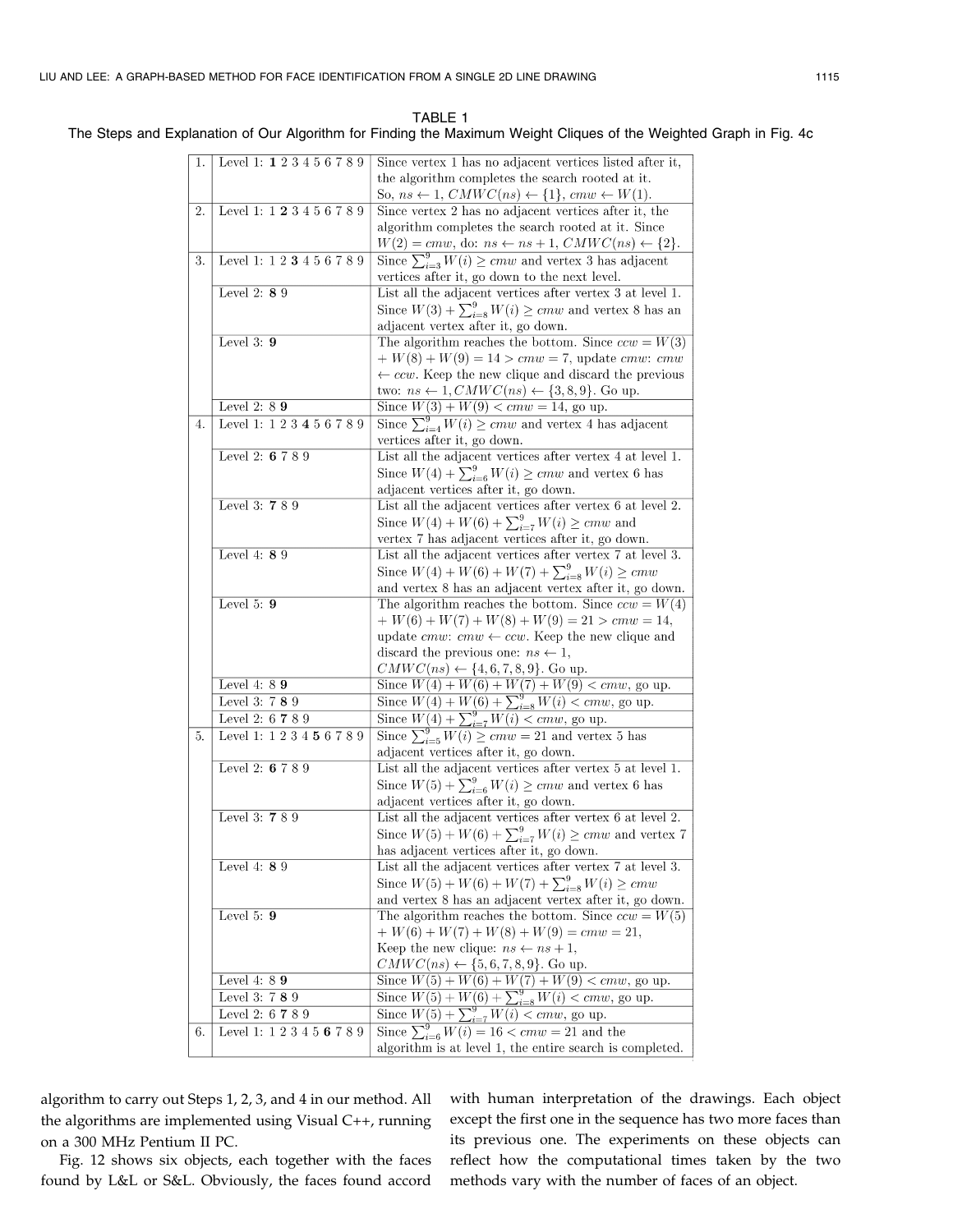

Fig. 12. Six objects each with the faces found by L&L or S&L. One solution is obtained for each object after MWCP or SLOP is solved.

Table 2 gives the results for the six objects in Fig. 12. From it, we can see that the number of circuits  $(nc)$ grows exponentially with the number of faces  $(nf)$ selected finally. Examining the data in the table, we can derive an approximate relation between  $nc$  and  $nf$ :  $nc \approx 3185 \times 3.3^{(nf-17)/2}$ . Fortunately, the increase in the number of minimal potential faces is much slower. In Shpitalni and Lipson's method, when the time taken by CircuitSpace or A\* is more than 10 seconds for an object, the time consumed in Steps 3, 4, and 6, if less than 1 second, is ignored. It is shown in the table that both CircuitSpace and A\* are time-consuming. For Building 6, S&L requires more than 1 hour, while L&L only takes less than 1 second. It is clear that our algorithm runs much faster.

Fig. 13 shows another three objects and the faces found by L&L or S&L. All three objects have more than 20 faces. Note that "Solid object" has two curved faces. The computational results are presented in Table 3. Again, we can see that our algorithms are much more efficient than Shpitalni and Lipson's.

We also tested the algorithms on all the objects given in Shpitalni and Lipson's experiments in [1]. The results are summarized in Table 4. For three of the objects, MWCF or A\* gives more than one solution, but the last step in L&L or S&L selects one face configuration for each object. The faces found accord with human interpretation of the drawings. The drawings and the face configurations selected finally can be found in [1]. From Table 4, we can see that Shpitalni and Lipson's algorithms do not require much time for objects with less than 20 faces.

Comparing Table 4 with Table 1 in [1], the reader may notice that Shpitalni and Lipson's gave fewer potential faces and minimal potential faces for all the objects except the last two. For example, for the object BWP (building with parking), Shpitalni and Lipson gave 194 potential faces and 53 minimal potential faces, while we obtain 3,057 potential faces and 102 minimal potential faces. We believe that Shpitalni and Lipson missed some of them. It is possible that different numbers of potential faces and minimal potential faces are obtained from different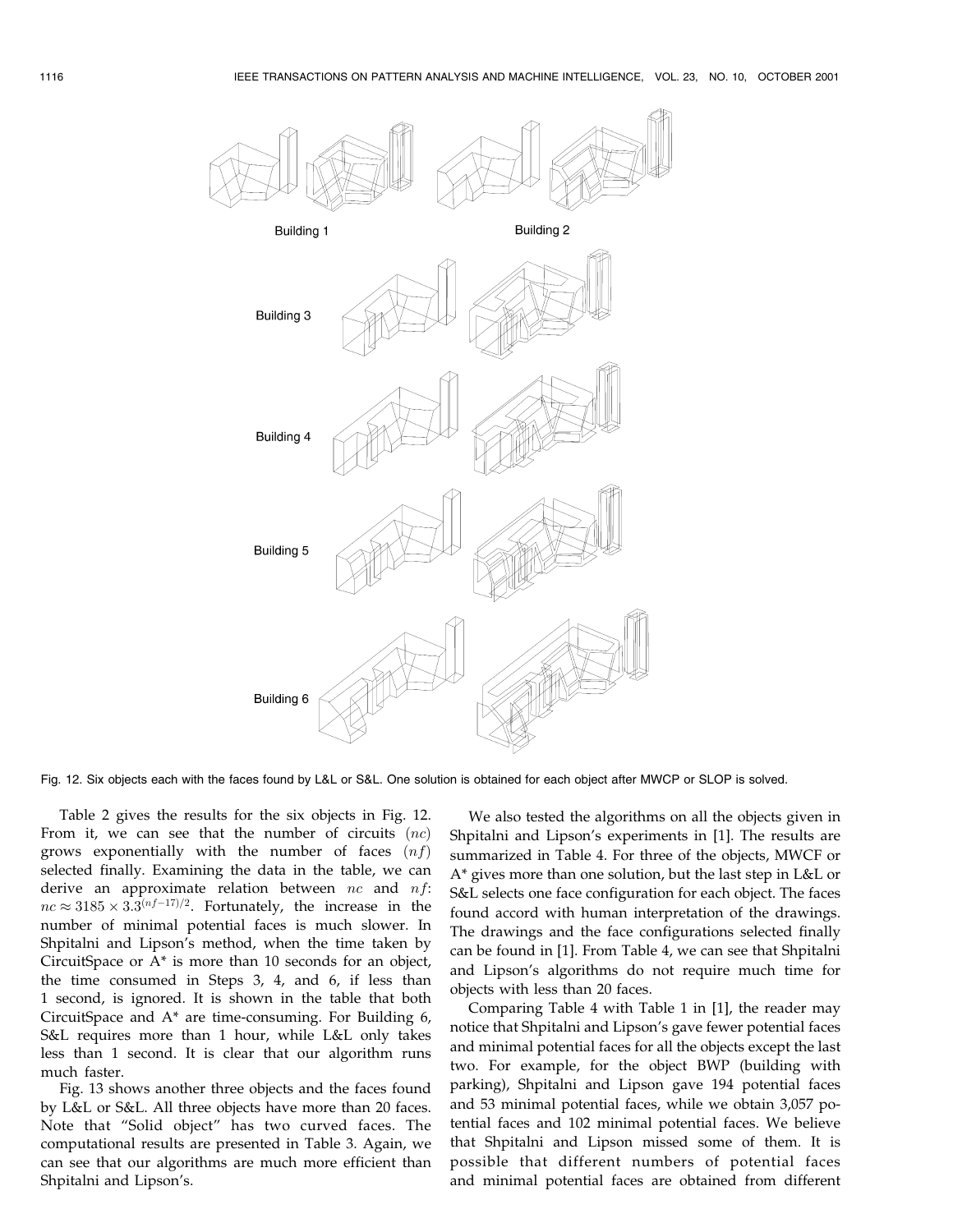|                 | Buildings $1-6$ |                |       |        |        |         |
|-----------------|-----------------|----------------|-------|--------|--------|---------|
|                 | 1               | $\overline{2}$ | 3     | 4      | 5      | 6       |
| Vertices/Edges  | 23/37           | 27/43          | 31/49 | 35/55  | 39/61  | 43/67   |
| Circuits        | 3185            | 10055          | 33347 | 122719 | 371547 | 1297089 |
| Potential Faces | 734             | 2053           | 3056  | 9355   | 27918  | 40500   |
| Minimal         |                 |                |       |        |        |         |
| Potential Faces | 54              | 89             | 101   | 189    | 332    | 431     |
| Selected Faces  | 17              | 19             | 21    | 23     | 25     | 27      |
| CircuitSpace    | 0.95            | 4.7            | 22    | 102    | 480    | 2694    |
| $A^*$           | 1.10            | 4.4            | 15    | 74     | 347    | 1642    |
| S&L             | 2.24            | 9.3            | 37    | 176    | 827    | 4336    |
| <b>DFS</b>      | 0.01            | 0.01           | 0.02  | 0.06   | 0.12   | 0.21    |
| <b>MWCF</b>     | 0.16            | 0.18           | 0.18  | 0.20   | 0.22   | 0.24    |
| L&L             | 0.36            | 0.38           | 0.40  | 0.46   | 0.66   | 0.83    |

TABLE 2 Results for the Objects in Fig. 12

The CPU time (seconds) taken by each algorithm is shown in the last six rows.

projections of a 3D object because of different intersections between edges of the projections. However, in our experiments, we made sure that our drawings are as similar to Shpitalni and Lipson's as possible. Consider the object BWP again. If the part "parking" in BWP (see [1]) is added into the lowest vertex in Building 3 in Fig. 12, Building 3 with the parking will present the same edge intersections as BWP. But, we obtain 3,056 potential faces and 101 minimal potential faces from Building 3 (without the parking). In the Appendix, we list all the minimal potential faces of



Fig. 13. Three objects and their faces found by L&L or S&L. One solution is obtained for each object after MWCP or SLOP is solved.

Building 1 for verification. Building 3 has more vertices and edges than Building 1 and is an extension of Building 1. We can see that there are 54 minimal potential faces even in Building 1.

## 7 CONCLUSIONS

A graph-based method for face identification from single 2D line drawings has been presented. The method is proven to be equivalent to Shpitalni and Lipson's method. However, our formulation of the face identification enables us to develop a much faster algorithm, L&L, for obtaining faces from drawings. Two separate algorithms, DFS and MWCF contained in L&L, are provided to generate all the minimal potential faces in a line drawing and find the optimal face configurations from it, respectively. DFS uses two pruning operations to speed up the search and is problemdependent, but MWCF can be applied to any maximum weight clique finding problem.

All the drawings in Shpitalni and Lipson's experiments and some new drawings are used to compare our and Shpitalni and Lipson's algorithms. For every drawing, the

|                 | Sheet object | Solid object | Stair model |
|-----------------|--------------|--------------|-------------|
| Vertices/Edges  | 56/80        | 48/72        | 48/72       |
| <b>Circuits</b> | 48928        | 3735714      | 3812028     |
| Potential Faces | 1652         | 14579        | 10791       |
| Minimal         |              |              |             |
| Potential Faces | 78           | 657          | 504         |
| Selected Faces  | 23           | 26           | 26          |
| CircuitSpace    | 3065         | 2781         | 2990        |
| $A^*$           | 383          | 693          | 1012        |
| S&L             | 3448         | 3474         | 4002        |
| <b>DFS</b>      | 0.08         | 0.29         | 0.42        |
| MWCF            | 0.18         | 0.24         | 0.30        |
| L&L             | 0.46         | 0.97         | 1.10        |

TABLE 3 Results for the Objects in Fig. 13

The CPU time (seconds) taken by each algorithm is shown in the last six rows.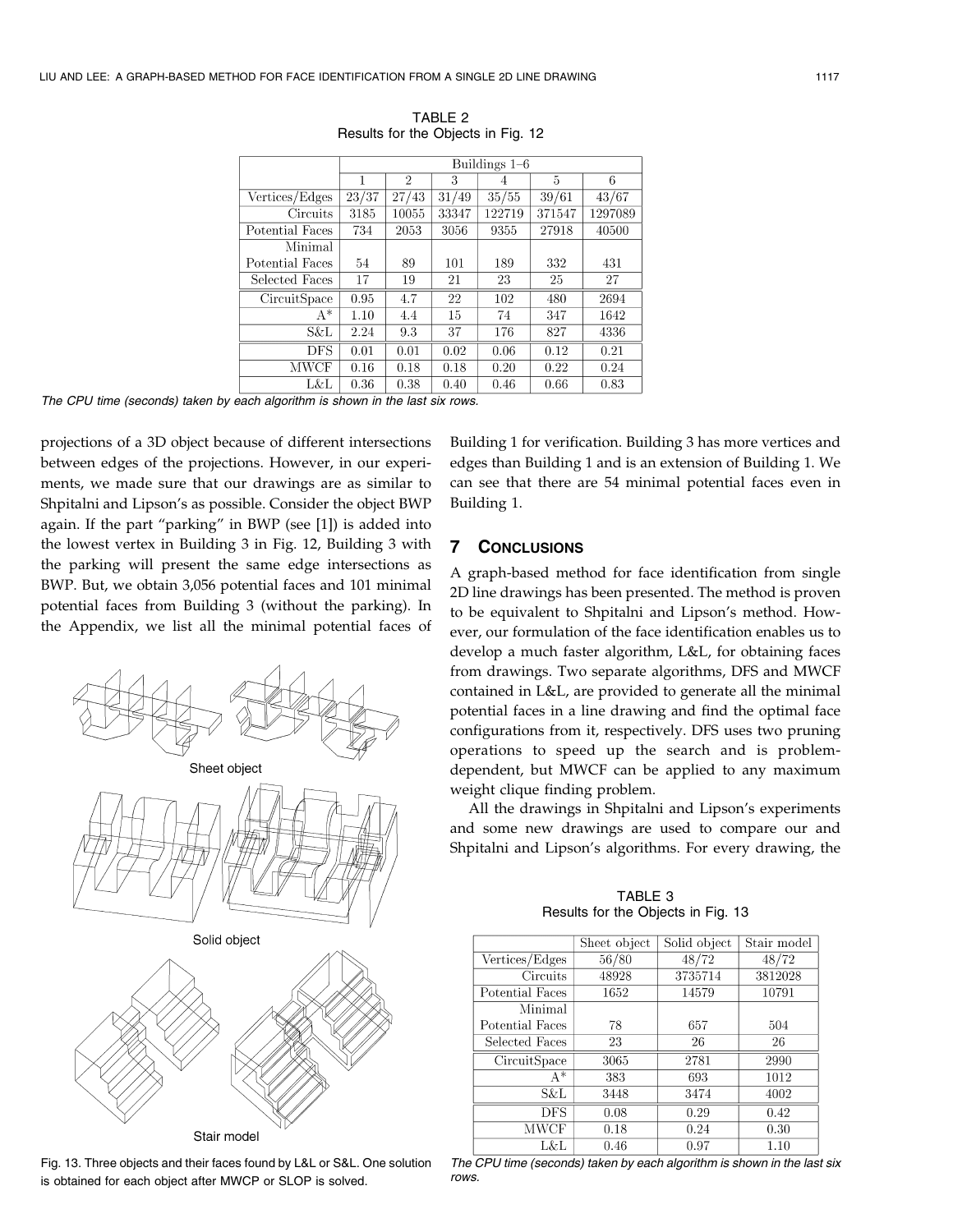|                 | <b>BWP</b> | <b>CWPH</b> | <b>SMPWH</b> | <b>NTCM</b> | <b>SMP</b> | AМ             | OМ    |
|-----------------|------------|-------------|--------------|-------------|------------|----------------|-------|
| Vertices/Edges  | 49/68      | 20/30       | 57/70        | 30/46       | 28/39      | 16/24          | 16/24 |
| Circuits        | 33348      | 1302        | 1543         | 22374       | 702        | 224            | 305   |
| Potential Faces | 3357       | 112         | 525          | 1127        | 205        | 37             | 21    |
| Minimal         |            |             |              |             |            |                |       |
| Potential Faces | 102        | 52          | 41           | 86          | 42         | 19             | 15    |
| Selected Faces  | 22         | 10          | 11           | 18          | 11         | 10             | 10    |
| Solutions       | 1          | 4           | 4            | 1           | 1          | $\overline{2}$ | 1     |
| CircuitSpace    | 50         | 0.04        | 1.00         | 5.00        | 0.15       | 0.01           | 0.01  |
| $A^*$           | 27         | 0.22        | 0.31         | 1.45        | 0.21       | 0.18           | 0.18  |
| S&L             | 77         | 0.42        | 1.49         | 6.64        | 0.52       | 0.35           | 0.35  |
| <b>DFS</b>      | 0.02       | 0.01        | 0.01         | 0.01        | 0.01       | 0.01           | 0.01  |
| MWCF            | 0.18       | 0.18        | 0.16         | 0.18        | 0.18       | 0.18           | 0.17  |
| L&L             | 0.40       | 0.35        | 0.35         | 0.38        | 0.35       | 0.35           | 0.34  |

TABLE 4 Results for the Objects in Shpitalni and Lipson's Experiments

Here, the object names BWP, CWPH, SMPWH, NTCM, SMP, AM, and OM are short, respectively, for building with parking, cube with piercing hole, sheet metal product with holes, nontrihedral concave manifold, sheet metal product, ambiguent manifold, and orthogonal manifold in [1]. The CPU time (seconds, on a 300 MHz Pentium II PC) taken by each algorithm is shown in the last six rows.

two methods can find the same faces that accord with human interpretation of the drawing, but our algorithm runs much faster when handling an object of more than 20 faces.

(e.g., 50), a nonpolynomial algorithm will suffer from too much computation time. To alleviate this problem, a possible solution is to find an approach that can divide the large graph of an object into several small ones, to each of which our algorithms can be applied efficiently.

The complexities of DFS and MWCF are not polynomial. As the faces of an object increases to a large number

| 1. $12341$                           | 28. 8 11 23 20 18 17 8               |
|--------------------------------------|--------------------------------------|
| 2. 1235671                           | 29. 8 11 23 20 19 15 16 17 8         |
| 3. 12985641                          | 30. 9 10 11 23 20 18 15 13 14 9      |
| 4.129871                             | 31. 9 10 11 23 20 18 15 16 14 9      |
| 5. 14671                             | 32, 9 10 11 23 20 18 17 16 14 9      |
| 6. 23467892                          | 33. 9 10 11 23 20 19 15 13 14 9      |
| 7. 235892                            | 34. 9 10 11 23 20 19 15 16 14 9      |
| 8. $34653$                           | 35. 9 10 22 21 12 13 14 9            |
| 9.56785                              | 36. 9 10 22 21 12 15 16 14 9         |
| 10.8910118                           | 37. 9 10 22 21 19 15 13 14 9         |
| 11. 8 9 10 22 21 12 15 16 17 8       | 38. 9 10 22 21 19 15 16 14 9         |
| 12. 8 9 10 22 21 12 15 18 17 8       | 39. 9 10 22 21 19 20 18 17 16 14 9   |
| 13. 8 9 10 22 21 19 15 16 17 8       | 40. 9 10 22 23 20 18 15 13 14 9      |
| 14. 8 9 10 22 21 19 15 18 17 8       | 41. 9 10 22 23 20 18 15 16 14 9      |
| 15. 8 9 10 22 21 19 20 18 17 8       | 42, 9 10 22 23 20 18 17 16 14 9      |
| 16. 8 9 10 22 23 20 18 17 8          | 43. 9 10 22 23 20 19 15 13 14 9      |
| 17. 8 9 10 22 23 20 19 15 16 17 8    | 44. 9 10 22 23 20 19 15 16 14 9      |
| 18. 8 9 14 13 12 21 19 20 18 17 8    | 45. 10 11 23 22 10                   |
| 19. 8 9 14 13 12 21 22 23 11 8       | 46. 12 13 14 16 17 18 20 19 21 12    |
| 20. 8 9 14 13 12 21 22 23 20 18 17 8 | 47. 12 13 14 16 17 18 20 23 22 21 12 |
| 21. 89 14 13 15 18 17 8              | 48. 12 13 15 12                      |
| 22. 891416178                        | 49. 12 15 18 20 23 22 21 12          |
| 23. 8 11 10 22 21 12 15 16 17 8      | 50. 12 15 19 21 12                   |
| 24. 8 11 10 22 21 12 15 18 17 8      | 51. 13 14 16 15 13                   |
| 25. 8 11 10 22 21 19 15 16 17 8      | 52. 15 16 17 18 15                   |
| 26. 8 11 10 22 21 19 15 18 17 8      | 53. 15 18 20 19 15                   |
| 27. 8 11 10 22 21 19 20 18 17 8      | 54. 19 20 23 22 21 19                |
|                                      |                                      |

TABLE 5 All the Minimal Potential Faces in the Object Building 1